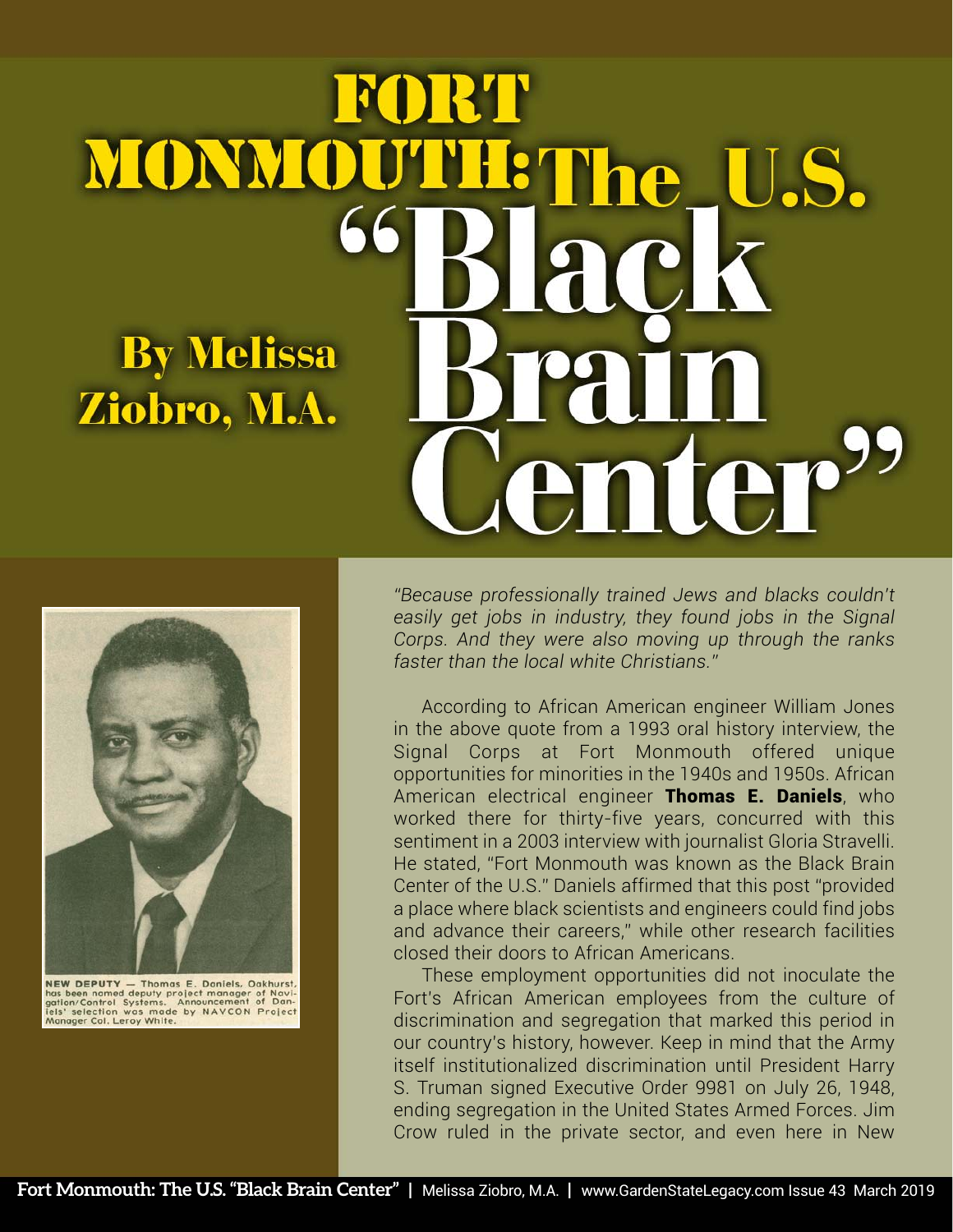Project Diana, named for the Roman moon goddess Diana, was an experimental project of the US Army Signal Corps in 1946 to bounce radar signals off the Moon and receive the reflected signals. A transmitter, receiver, and antenna array were constructed at a laboratory at Camp Evans, part of Fort Monmouth. A highly modified radar transmitter from World War II, sent a 3 kilowatts, 111.5 MHz signal in quarter-second pulses through the antenna. Return signals were received about 2.5 seconds later, the time required for the radio waves to make the 477,000 mile roundtrip between the Earth and Moon. The receiver had to compensate for the Doppler shift in frequency of the reflected signal due to the Moon's orbital motion relative to the Earth's surface. The antenna could only be rotated in azimuth, so the experiment could only take place as the Moon passed through the 15-degree wide beam at moonrise and moonset, with the antenna's elevation angle fixed to horizontal. About 40 minutes of observation was available on each pass as the Moon transited the various lobes of the antenna pattern. The first successful echo detection came on January 10, 1946 at 11:58 a.m. local time by John H. DeWitt and his chief scientist E. King Stodola. Project Diana marked the birth of radar astronomy, which was later used to map Venus and other nearby planets. In addition to proving it possible to communicate with later space missions were also military and intelligencegathering applications.

Jersey Ku Klux Klan chapters marched openly in the streets into 1920s (losing steam but still existing in the decades that followed). Despite its best efforts, the Signal Corps could not ensure uniformly equitable treatment for African American Army personnel.

Examining the experiences of just a few of the Fort's early African American employees illustrates the dichotomy between the Signal Corps' relatively progressive hiring policies and the day-to-day lives of the African Americans benefiting from them in central NJ. **Harold Tate**, for example, began working as a civilian electronics technician at Fort Monmouth in 1942. He recalled in a 1993 oral history interview that the government paid him \$2,600 a year, "quite a bit of money in those times." When Tate completed his undergraduate degree, his unit chief tapped him to train as a radar officer. Tate remembered, "there were only two blacks in the whole class of somewhere in the neighborhood of about 200 officers. The other was fair skinned and passing for white."

Tate encountered discrimination and segregation despite the opportunity afforded to him by his Fort Monmouth supervisor. He remembered difficulties in finding off post restaurants, transportation, and housing. As he recalled, "Blacks had to go scrounging around for a place to sleep." His experience at Fort Monmouth was so good, though, compared to other places he had been, that when offered the option to return to the Fort after training at Harvard and the Massachusetts Institute of Technology, he said, "I'd be tickled to death to be sent back to the lab."

Ever mindful of the obstacles impeding African Americans' success, Tate and his fellow African American engineers and technicians started programs to educate their coworkers and even local high school students. According to Tate, these "tutorial programs for black Fort Monmouth employees did a respectable job of trying to get people better educated."

According to Tate, Dr. Walter McAfee helped teach these tutorials. McAfee, a renowned physicist, held numerous supervisory positions during his four decades at Fort Monmouth. He is perhaps most famous for his participation in the Diana Project, the 1946 radar experiment that resulted in our first contact with the moon. (This project occurred at Fort Monmouth's Camp Evans outpost in Wall Township, at a site that had, coincidentally, served as a KKK headquarters prior to the Army's WWII-era takeover).

McAfee recalled in a 1994 oral history interview that several government agencies initially rebuffed his attempts to gain employment, based on his race-something he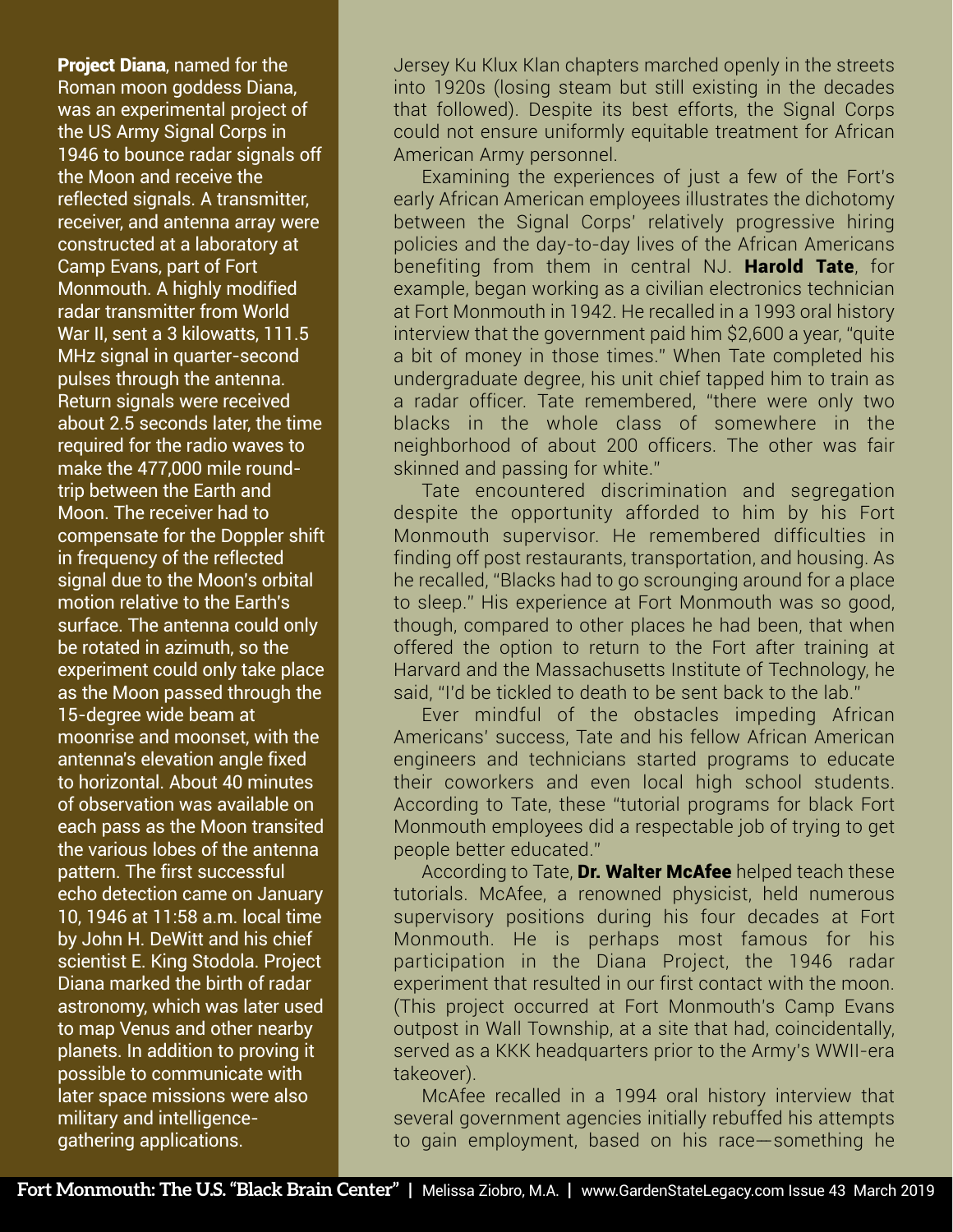

Dr. McAfee works in his laboratory, 1946. The McAfee Center at Ft. Monmouth, opened 1997, honored McAfee's lifetime achievements.

couldn't hide during the application process, as most applications required a photograph.

Fort Monmouth's application, however, did not. McAfee received instructions to report to the post almost immediately after submitting his paperwork. He resigned from a steady teaching job in order to do so, despite fears that he would be fired when Fort officials discovered his race.

Those fears dissipated when McAfee arrived and found a number of African Americans already at work. Upon arriving in New Jersey, he, like Tate, noted that off post segregation and discrimination made it difficult to get housing and meals. Interpersonal discrimination occasionally reared its head on base as well, sometimes making it difficult for African Americans to receive promotions. As McAfee described it, " . . . if they had one position and had a black man and a white man competing for it, the white man got it. Mainly, there's less friction that way. The black man isn't going to fight that hard. Of course, today you wouldn't say that. I guess we were just getting into the jobs."

But McAfee's section chief, like Tate's, championed him, and McAfee received his initial promotion. Many more followed, to the point that "I never had trouble on an Army base after '48. So when Truman integrated the Army, my rating was high enough they didn't bother me. I went to places and they gave me good quarters. They gave me the



White House ceremony: Dr. Walter S. Mc Afee (right) is shown with Dwight D. Eisenhower in 1956 shortly after the president presented the Fort Monmouth physicist with one of the first of the Secretary of the Army's research fellowships, which provided for post-doctoral study at Harvard University and at laboratories in Europe and Australia.

 $best-1$  usually got the VIP quarters." That experience was in stark contrast to his first travel experiences in 1946, which required McAfee to carry a booklet denoting accommodations open to African Americans (this "Green Book" was recently made famous by a feature film of the same name).

**William Jones**, who noted the Signal Corps' reputation for accepting qualified African Americans, shared in a 1993 oral history interview that fortyeight private employers and the U.S. Air Corps rejected him before Fort Monmouth hired him. His opportunity to work there, like so many others, was marred by the fact that, as he put it, "you couldn't eat anywhere else in the county" other than the African American boarding house. He endured repeated humiliation when he could not dine with co-workers at local eateries. Luckily, the man for whom Jones worked early on in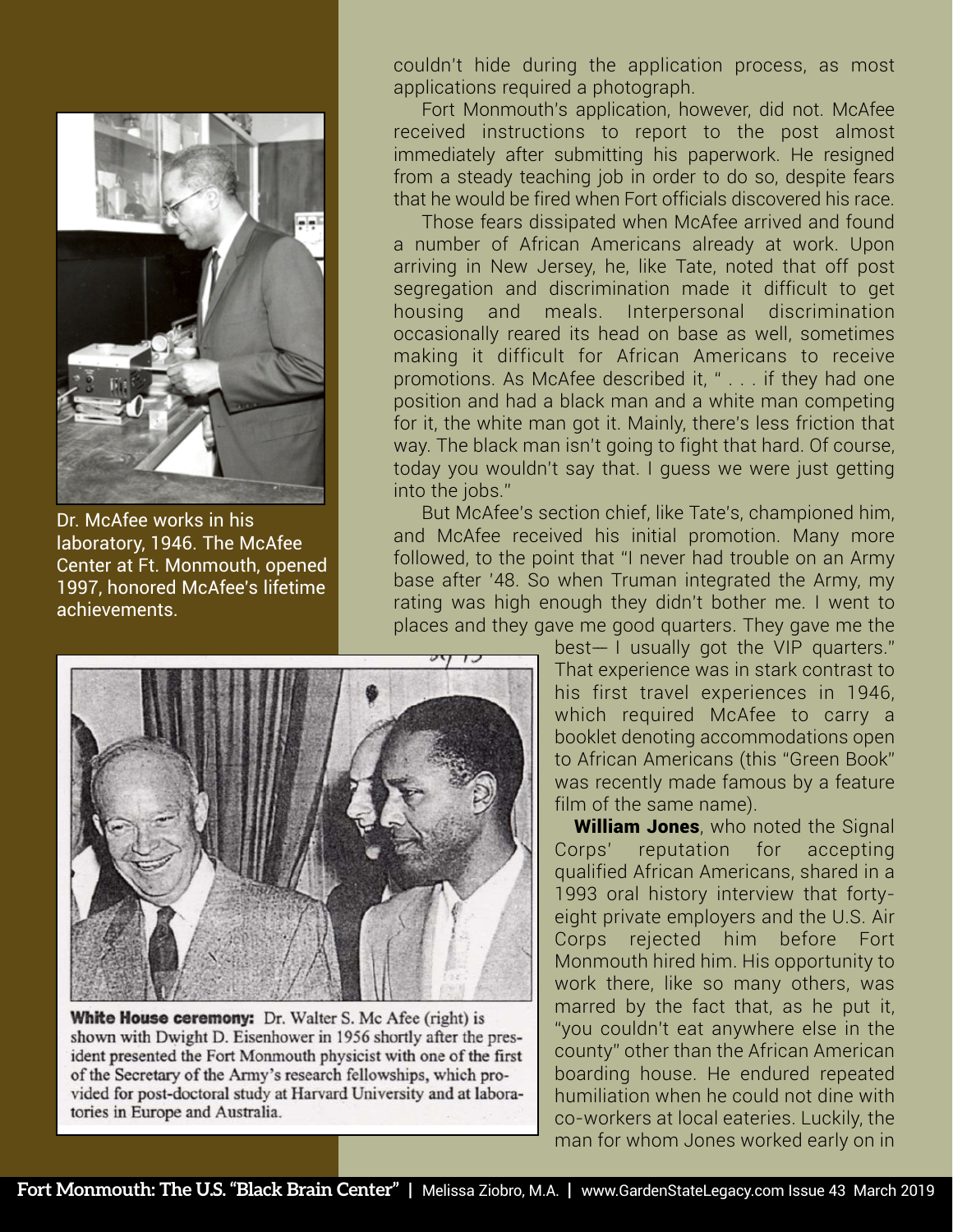

Lt. Colonel Johnson and Brigadier General Thomas M. Rienzi, commander USASCS, entering MARS radio station, October 23, 1966. Note the QSL cards (contact confirmation postcards sent by HAM radio operators) around the world on walls.

his career, radar pioneer John Marchetti, "didn't care what kind of people worked on (his projects) as long as they were qualified."

As Jones rose through the ranks, he, too, refused to select employees based on the color of their skin, despite the past slights he himself had endured. According to Jones, " . . . I didn't want an 'all colored' department. I could see no advantage in spite of the arguments put forth by the colored who wanted me to do so 'in order that we could show them [the whites] what we can do.' . . . there was and is no advantage from self-segregation."

Thomas Daniels, who pointed out the post's reputation as a "Black Brain Center," addressed the imperfections of the opportunity afforded him by the Signal Corps, saying, "Working at the Fort, you still had a microcosm of people who really didn't think blacks were smart enough, but you still had opportunity."

While our discussion thus far has focused on civilian employees of the base, African Americans soldiers, too, report finding unique opportunities there. **Colonel Albert** Johnson serves as just one example. The man who would become the first African-American colonel in the US Army Signal Corps arrived at Fort Monmouth shortly after enlisting following the outbreak of WWII. Then Fort Monmouth commander Major General George Van Deusen reportedly told every company commander that there was to be no segregation of African American personnel on post. Remember, the Army was segregated until 1948. But, according to Van Deusen, the men were to be "scattered around," as Johnson recalled it, noting, "That worked out very well and I began to admire Fort Monmouth very much . . . this was one of the few posts that I was assigned to where everybody was considered as good as everybody else, and everybody worked in harmony trying to get the best things accomplished."

This doesn't mean Fort Monmouth was perfect. Walter Holtz, First Sergeant of Company T, 803<sup>rd</sup> Signal Training reported a "delegation" of white soldiers showing up at his desk saying they would not sleep in the same barracks as African Americans. First Sergeant Holtz arrived at a quick solution to the problem. He had the "delegation" and anyone who agreed with them put up pup tents and sleep in the company street. It rained that night. The following day, as Holtz recalled it, everyone was back in the barracks.

Another example of frustrating racism, as relayed by Johnson, occurred when he went to see a movie off-post with a white friend. Albert was told he had to sit in the balcony. Neither Johnson nor his friend took kindly to this. They conducted a little experiment, trying to sit together at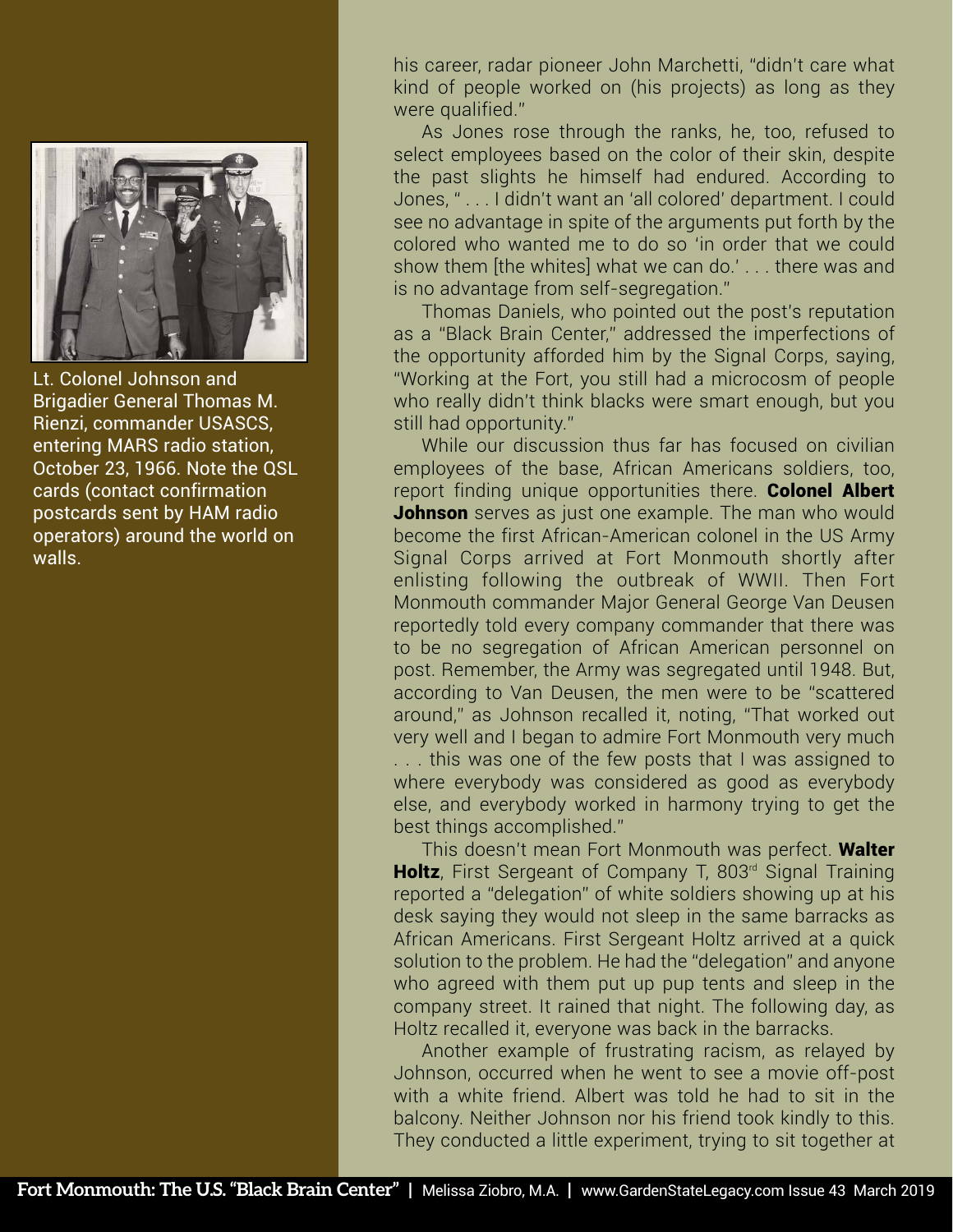

Colonel Johnson with his wife Norma.



Mary Pinkett



Emmett Paige

movie theaters in other local Monmouth County towns. They encountered the same problem. They promptly reported this to General Van Deusen, who reportedly called all the local mayors and told them that they would either treat his African American personnel as equals, or face a boycott by all the thousands of personnel under his command. Johnson remembered Van Deusen fondly, saying "I became very proud of him."

Johnson served in the Pacific Theater and the occupation of Japan. Postwar, he was sent to Texas to help establish communications among White Sands Missile Range in New Mexico, Fort Bliss in Texas, and other such sites in the area working on nuclear weapons and other cold war era technologies. This was the Deep South, and command leadership was not as progressive on race relations as General Van Deusen had been at Fort Monmouth during the war years. Despite the fact that Truman had by now desegregated the Armed Forces, not everyone embraced the new rules. For example, African-American personnel were banned from the pool at Fort Bliss. Johnson approached Command leadership with the issue, telling them "You know, we're really tired of being in positions where we could get killed as well as anybody else could, and we should be provided with the same things as everybody else." His pleas were met with resistance, and he was ultimately told that the post would deal with the issue when he returned from the leave he had planned to take for his wedding.

Johnson left Fort Bliss to marry his fiancé, Norma. While they were honeymooning with family in West Virginia they discovered that they had been transferred back to Fort Monmouth. Johnson felt "that was the best news . . . I had, because I knew how Fort Monmouth is." Upon arriving, Johnson and his wife were relieved to see "it was almost just like it was when General Van Deusen was there and we were . . . very happy." Johnson later served in Korea and Vietnam, always managing to make Fort Monmouth a home base and staying in the area after he retired.

The trail blazed by these World War II and Cold War era pioneers paved the way for later African American leaders at the base, like Mary Pinkett, reportedly the first black woman to attain the high civilian rank of GS-14, or Emmett Paige, the first black general in the history of the Signal Corps. Other notable African American leaders from the post include John Patterson, the first black Chief of Staff of the US Army Communications-Electronics Command (CECOM); CECOM Commander MG Robert Nabors (September 1998- July 2001), Fort Monmouth's first African American Commanding General; and CECOM